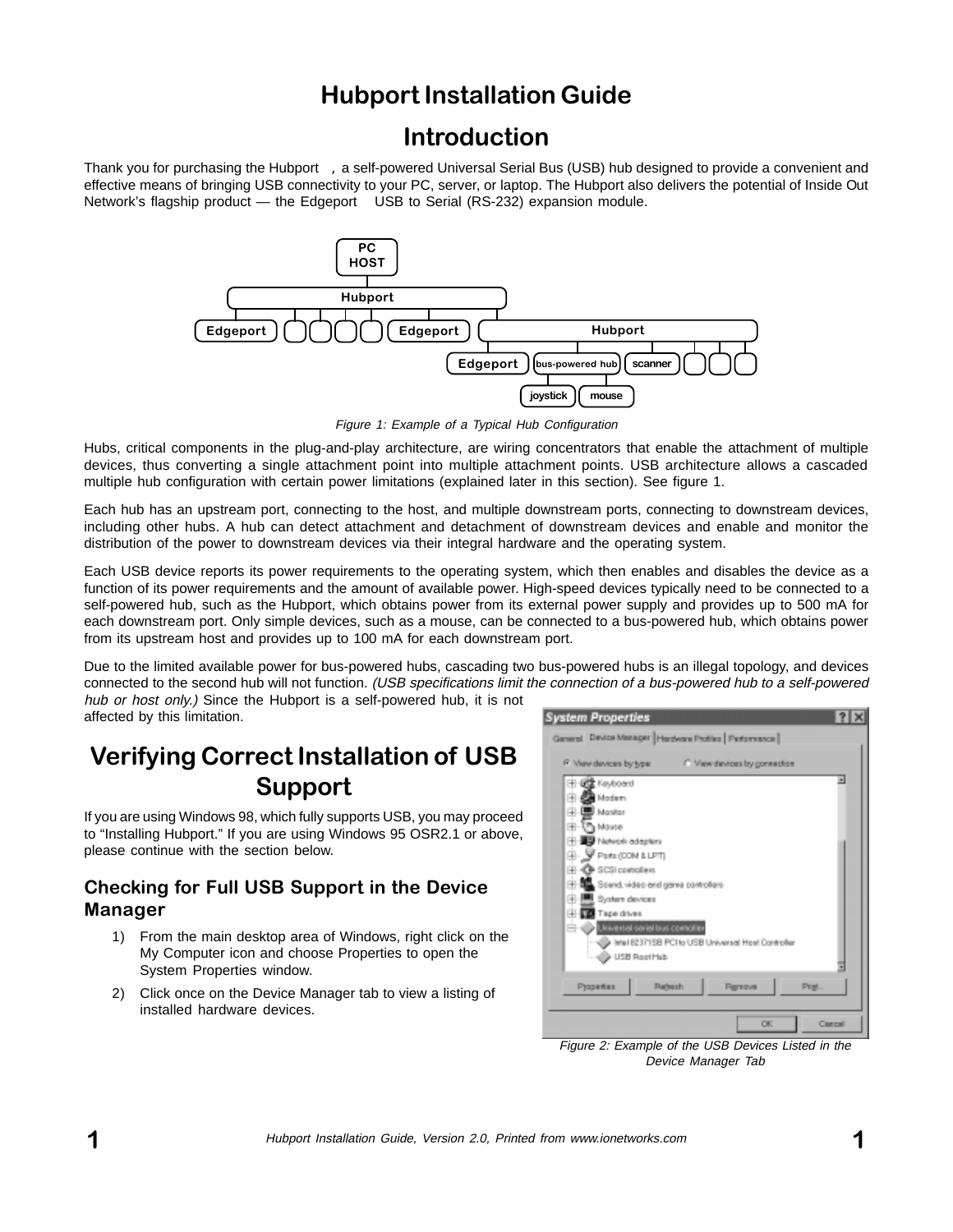3) In the Device Manager tab, your hardware devices are in alphabetical order and should include a Universal serial bus controller toward the bottom of the list. Double click on this device to open it.

In order for the Hubport and other USB devices to work properly at least two devices are required and will be listed. Although the exact name of each manufacturer's device listing can vary, the names of these two required USB devices should include the following descriptive words:

- USB Root Hub
- USB Host Controller

Figure 2 shows an example of what you might see listed under the Universal serial bus controller. If you do not see one or both of these devices, go to "Determining Why Support Is Not Present."

### Installing Hubport

### Plugging Hubport Into Your PC

Plug in the power supply. Plug the flat end of the UBS cable into the downstream A connector located in the back of your computer or USB hub port. Plug the **D-**shaped end into the Hubport.

If previously installed, the Hubport will be listed in the System Device Manager and is ready for immediate use. With the initial installation, the Update Device Driver Wizard automatically appears and you may continue with "Installing the Drivers" below. If the Update Device Driver Wizard does not appear, go to the preceeding section, "Verifying Correct Installation of USB Support."

### Installing the Drivers

To install your Hubport drivers:

- 1 Click on NEXT to initiate a search for the updated driver device.
- 2) Click on FINISH to continue with the installation.

You have now successfully installed your Hubport!

# Determining Why Support Is Not Present

To verify that the necessary hardware, a USB Host Controller, is installed in your system, make sure that your PC has USB connectors. If not, then this system will not support USB regardless of the Windows version. You will need to purchase a PCI USB controller card, such as the Step Up Kit<sup>™</sup> from Inside Out Networks. If your PC has USB connectors, verify that the USB hardware is enabled in your system BIOS configuration.

In some cases your manufacturer may have elected to ship your PC without the USB support drivers installed. If the two USB device manager hardware listings are absent in your Device Manager, proceed to the next section, "Installing Microsoft USB Support."

After installing USB Support from your Microsoft Windows 95 OEM system disk, check your Device Manager again. If the two devices are not present or Windows Plug & Play does not auto detect the Hubport, try the following:

- 1) If only the HOST Controller is listed in the Device Manager then remove it and reboot.
- 2) From the Control Panel, open the System Properties and select "Check for a device labeled ?UNKNOWN." If ROOT HUB and HOST Controller are listed, then remove them and reboot.

If, after rebooting, the Add Hardware Wizard finds the USB devices and requires new drivers, such as UHCD.SYS, you can locate the drivers in the C:\WINDOWS\SYSTEM directory. If, after following the proceedures decribed in this guide, you still cannot install you Hubport, please call (512)301-7080 and ask for Technical Support.